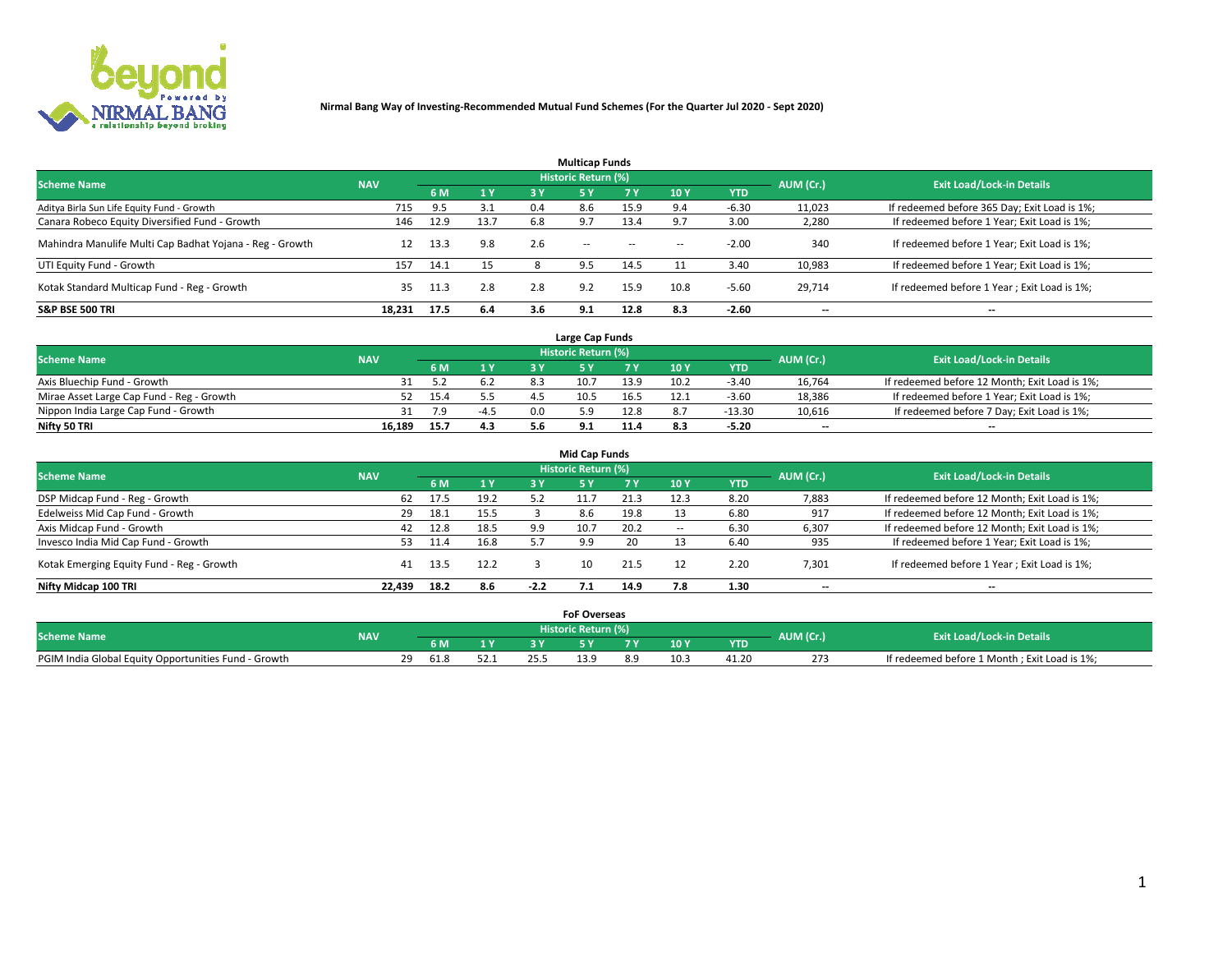

| Large & Midcap                                   |            |      |      |     |                     |      |      |            |                          |                                              |  |  |  |  |
|--------------------------------------------------|------------|------|------|-----|---------------------|------|------|------------|--------------------------|----------------------------------------------|--|--|--|--|
| <b>Scheme Name</b>                               | <b>NAV</b> |      |      |     | Historic Return (%) |      |      |            | AUM (Cr.)                | <b>Exit Load/Lock-in Details</b>             |  |  |  |  |
|                                                  |            | 6 M  | 1 Y  | 3 Y |                     | 7 V  | 10Y  | <b>YTD</b> |                          |                                              |  |  |  |  |
| Mirae Asset Emerging Bluechip Fund - Growth      | 59         | 18.4 | 12.8 | 6.5 | 14.5                | 24.8 | 17.9 | 2.00       | 11,316                   | If redeemed before 1 Year; Exit Load is 1%;  |  |  |  |  |
| Canara Robeco Emerging Equities - Growth         | 101        | 13.7 | 15.3 | 3.8 |                     | 23.6 | 15.3 | 4.30       | 5,878                    | If redeemed before 1 Year; Exit Load is 1%;  |  |  |  |  |
| Principal Emerging Bluechip Fund - Growth        | 111        | 13.8 | 13.7 |     | 10.6                | 20.5 | 12.4 | 2.50       | 2,091                    | If redeemed before 365 Day; Exit Load is 1%; |  |  |  |  |
| Invesco India Growth Opportunities Fund - Growth | 35         | 10.3 | 5.3  | 4.3 | Q                   | 14.5 | 10   | $-3.90$    | 2,831                    | If redeemed before 1 Year; Exit Load is 1%;  |  |  |  |  |
| Sundaram Large and Mid Cap Fund - Reg - Growth   | 34         | 6.5  | 3.6  | 3.9 | Q                   | 15.2 | 8.7  | $-7.20$    | 1,249                    | If redeemed before 365 Day; Exit Load is 1%; |  |  |  |  |
| NIFTY Large Midcap 250 TRI                       | 7.416      | 18.0 | 9.2  | 3.2 | 9.8                 | 15.2 | о л  | 0.0        | $\overline{\phantom{a}}$ | $- -$                                        |  |  |  |  |

|                                                     |            |      |                | <b>Focused Funds</b> |      |        |            |                          |                                               |
|-----------------------------------------------------|------------|------|----------------|----------------------|------|--------|------------|--------------------------|-----------------------------------------------|
| <b>Scheme Name</b>                                  | <b>NAV</b> |      |                | Historic Return (%)  |      |        |            | AUM (Cr.)                | <b>Exit Load/Lock-in Details</b>              |
|                                                     |            | 6 M  | 1 <sub>V</sub> |                      |      | 10 Y   | <b>YTD</b> |                          |                                               |
| Axis Focused 25 Fund - Growth                       | 30         | 5.b  | 7.8            |                      | 14.8 | $\sim$ | $-3.70$    | 11,372                   | If redeemed before 12 Month; Exit Load is 1%; |
| ICICI Prudential Focused Equity Fund - Ret - Growth | 31         | 24.0 | 8.4            |                      | 1.2  |        | 6.50       | 800                      | If redeemed before 1 Year; Exit Load is 1%;   |
| SBI Focused Equity Fund - Growth                    | 148        |      | 7.4            | 10.6                 |      |        | $-3.9C$    | 10,248                   | If redeemed before 1 Year; Exit Load is 1%;   |
| <b>S&amp;P BSE 500 TRI</b>                          | 18.231     | 17.5 | 6.4            | 9.1                  | 12.8 |        | $-2.60$    | $\overline{\phantom{a}}$ | $- -$                                         |

| <b>Small Cap Funds</b>       |            |      |      |                     |      |      |                 |            |           |                                             |  |  |
|------------------------------|------------|------|------|---------------------|------|------|-----------------|------------|-----------|---------------------------------------------|--|--|
| <b>Scheme Name</b>           | <b>NAV</b> |      |      | Historic Return (%) |      |      |                 |            | AUM (Cr.) | <b>Exit Load/Lock-in Details</b>            |  |  |
|                              |            | 6 M  | 1 Y  |                     |      |      | 10 <sub>Y</sub> | <b>YTD</b> |           |                                             |  |  |
| HDFC Small Cap Fund - Growth |            | 19.7 |      |                     |      |      |                 | 0.70       | 8,645     | If redeemed before 1 Year; Exit Load is 1%; |  |  |
| SBI Small Cap Fund - Growth  | 60.        | 23.0 | 21.2 |                     | 14.4 | 25.b |                 | 12.90      | 5,039     | If redeemed before 1 Year; Exit Load is 1%; |  |  |
| Nifty Smallcap 100 TRI       | 7.381      | 26.8 | 7.2  | -8.:                | 4.2  | 12.5 | 4.5             | 3.00       | $- -$     | $- -$                                       |  |  |

| ELSS Schemes (Tax Saving u/s 80-C)           |            |       |      |                            |           |        |                          |            |                          |                                  |  |  |  |
|----------------------------------------------|------------|-------|------|----------------------------|-----------|--------|--------------------------|------------|--------------------------|----------------------------------|--|--|--|
| <b>Scheme Name</b>                           | <b>NAV</b> |       |      | <b>Historic Return (%)</b> |           |        |                          |            | AUM (Cr.)                | <b>Exit Load/Lock-in Details</b> |  |  |  |
|                                              |            | - 6 M | 1Y   | 3 Y                        | <b>5Y</b> | 7 Y    | 10 Y                     | <b>YTD</b> |                          |                                  |  |  |  |
| Aditya Birla Sun Life Tax Relief 96 - Growth | 32         | 11.6  | 9.5  |                            | 8.9       | 16.5   | 10                       | 0.40       | 11,001                   | Nil                              |  |  |  |
| Axis Long Term Equity Fund - Growth          | 47         | 4.1   | 5.6  | 57                         |           | 17.9   |                          | $-5.00$    | 21,905                   | Nil                              |  |  |  |
| Canara Robeco Equity Tax Saver Fund - Growth | 72         | 16.1  | 16.8 | 8.4                        | 10.2      | 14.4   | 10.1                     | 5.80       | 1,122                    | Nil                              |  |  |  |
| Invesco India Tax Plan - Growth              | 54         | 11.8  | 10.2 |                            |           | 16.4   | 11.1                     | $-0.20$    | 1,113                    | Nil                              |  |  |  |
| Mirae Asset Tax Saver Fund - Reg - Growth    | 19         | 20.1  | 10.7 | -6.7                       | $- -$     | $\sim$ | $\overline{\phantom{a}}$ | 0.50       | 4,181                    | Nil                              |  |  |  |
| S&P BSE 200 TRI                              | 5,875      | 16.9  | 5.9  | 4.4                        | 9.2       | 12.6   | 8.5                      | $-3.30$    | $\overline{\phantom{a}}$ | $- -$                            |  |  |  |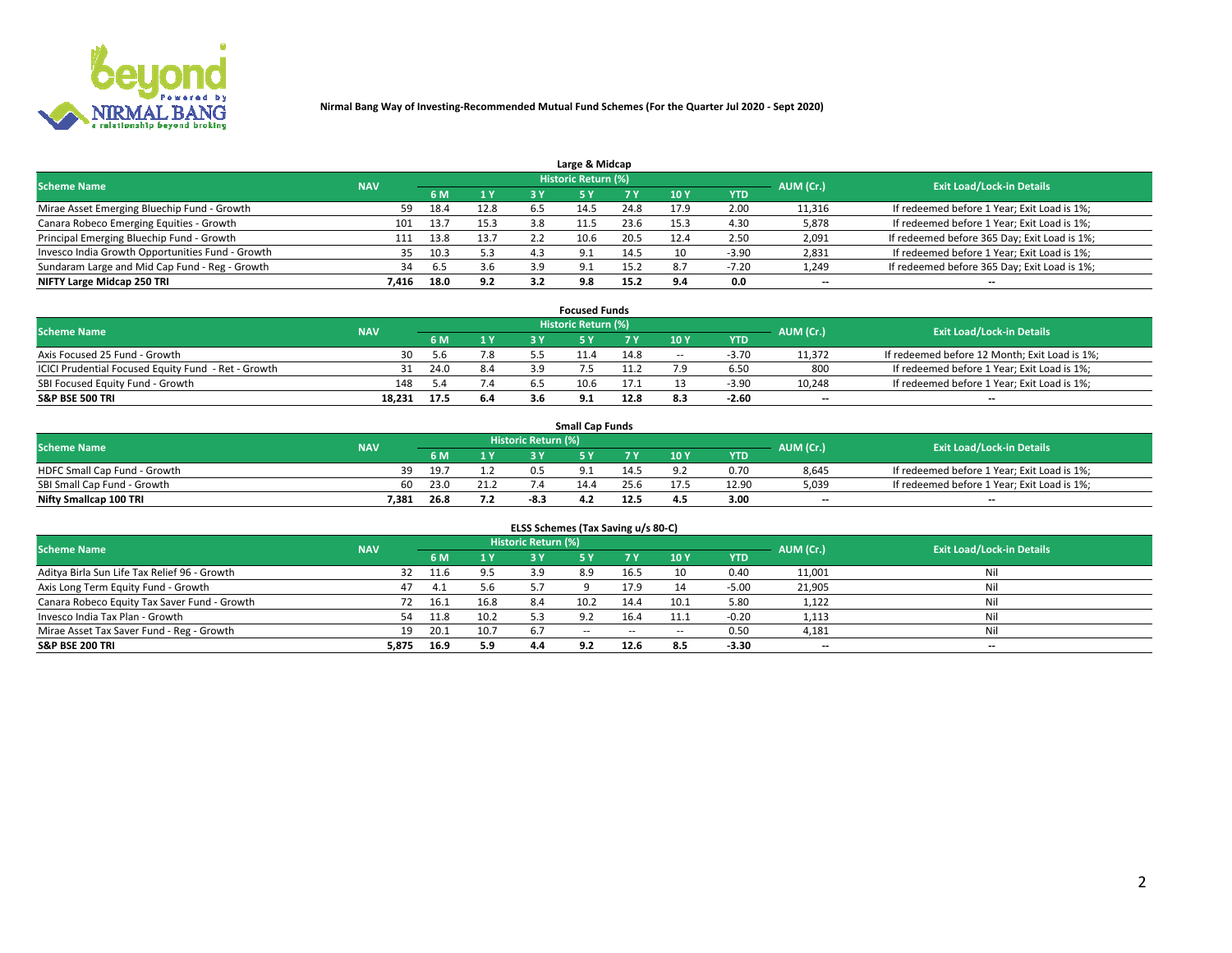

|                                                        |            |            |      |                            | <b>Solution Oriented</b> |      |                          |            |                          |                                                                     |
|--------------------------------------------------------|------------|------------|------|----------------------------|--------------------------|------|--------------------------|------------|--------------------------|---------------------------------------------------------------------|
| <b>Scheme Name</b>                                     | <b>NAV</b> |            |      | <b>Historic Return (%)</b> |                          |      |                          |            | AUM (Cr.)                | <b>Exit Load/Lock-in Details</b>                                    |
|                                                        |            | <b>6 M</b> | 1 Y  | 3 Y                        |                          |      | 10Y                      | <b>YTD</b> |                          |                                                                     |
|                                                        |            |            |      |                            |                          |      |                          |            |                          | If redeemed before 1 Year; Exit Load is 3%; If redeemed bet. 1 Year |
| <b>HDFC Childrens Gift Fund</b>                        | 127        | 14.5       | 7.5  |                            | 9.1                      | 14.2 | 12.1                     | 1.80       | 3.363                    | to 2 Year; Exit Load is 2%; If redeemed bet. 2 Year to 3 Year; Exit |
|                                                        |            |            |      |                            |                          |      |                          |            |                          | Load is 1%;                                                         |
| Tata Retirement Savings Fund - Moderate Plan - Reg     | 32         | 14.0       | 11.6 | 3.7                        | 9.9                      |      |                          | 1.70       | 1,155                    | If redeemed before 61 Month; Exit Load is 1%;                       |
| Tata Retirement Savings Fund - Progressive Plan - Reg  | 31         | 14.6       | 10.8 | 3.4                        |                          | 15.7 | $\overline{\phantom{a}}$ | $-0.20$    | 793                      | If redeemed before 61 Month; Exit Load is 1%;                       |
| Tata Retirement Savings Fund - Reg - Conservative Plan | 22         | 8.0        | 9.6  |                            | 8.1                      | 9.9  | --                       | 5.50       | 144                      | If redeemed before 61 Month; Exit Load is 1%;                       |
| S&P BSE 200 TRI                                        | 5,875      | 16.9       | 5.9  | 4.4                        | 9.2                      | 12.6 | 8.5                      | $-3.30$    | $\overline{\phantom{a}}$ | $- -$                                                               |

|                                                    |            |      |     |                            | <b>Index Fund</b> |      |      |            |                          |                                               |
|----------------------------------------------------|------------|------|-----|----------------------------|-------------------|------|------|------------|--------------------------|-----------------------------------------------|
| <b>Scheme Name</b>                                 | <b>NAV</b> |      |     | <b>Historic Return (%)</b> |                   |      |      |            | AUM (Cr.)                | <b>Exit Load/Lock-in Details</b>              |
|                                                    |            | 6 M  | 1 Y | 2 V                        |                   |      | 10 Y | <b>YTD</b> |                          |                                               |
| HDFC Index Fund-NIFTY 50 Plan                      | 105        | 14.7 | 3.4 |                            |                   | 10.8 |      | $-5.90$    | 1,858                    | If redeemed before 3 Day; Exit Load is 0.25%; |
| ICICI Prudential Nifty Next 50 Index Fund - Growth | 24         | 15.7 | 2.6 | $-19$                      | 6.9               | 13.6 |      | $-4.00$    | 783                      | Nil                                           |
| UTI Nifty Index Fund - Growth                      |            | 15.1 | 3.8 |                            |                   | 10.9 |      | $-5.70$    | 2,718                    | Nil                                           |
| Nifty 50 TRI                                       | 16.189     | 15.7 | 4.3 |                            |                   | 11.4 | 8.3  | $-5.20$    | $\overline{\phantom{a}}$ | $- -$                                         |

|                                       |            |      |                  |                            | <b>Contra/Value Fund</b> |      |     |            |                          |                                             |
|---------------------------------------|------------|------|------------------|----------------------------|--------------------------|------|-----|------------|--------------------------|---------------------------------------------|
| <b>Scheme Name</b>                    | <b>NAV</b> |      |                  | <b>Historic Return (%)</b> |                          |      |     |            | AUM (Cr.)                | <b>Exit Load/Lock-in Details</b>            |
|                                       |            |      | $\sim$ $\sqrt{}$ |                            |                          | 7 V  | 10Y | <b>YTD</b> |                          |                                             |
| Invesco India Contra Fund - Growth    | 50         | 16.6 |                  |                            | 10.9                     | 19.1 |     | 1.90       | 5,019                    | If redeemed before 1 Year; Exit Load is 1%; |
| UTI Value Opportunities Fund - Growth | 63         | 12.6 |                  |                            |                          | 10.6 |     | $-2.6C$    | 4,406                    | If redeemed before 1 Year; Exit Load is 1%; |
| <b>S&amp;P BSE 500 TRI</b>            | 18.231     | 17.5 | 6.4              |                            |                          | 12.8 |     | $-2.60$    | $\overline{\phantom{a}}$ | $- -$                                       |

| Sector/Thematic                                                           |            |      |                |                     |            |        |                          |            |           |                                               |  |  |  |
|---------------------------------------------------------------------------|------------|------|----------------|---------------------|------------|--------|--------------------------|------------|-----------|-----------------------------------------------|--|--|--|
| <b>Scheme Name</b>                                                        | <b>NAV</b> |      |                | Historic Return (%) |            |        |                          |            | AUM (Cr.) | <b>Exit Load/Lock-in Details</b>              |  |  |  |
|                                                                           |            | 6 M  | 1 <sub>Y</sub> | 3 Y                 | <b>5Y</b>  | 7 Y    | 10Y                      | <b>YTD</b> |           |                                               |  |  |  |
| Canara Robeco Consumer Trends Fund - Reg - Growth                         | 43         | 11.3 | 13.5           | 6.5                 | 11.7       | 16.8   | 11.6                     | 1.10       | 398       | If redeemed before 1 Year; Exit Load is 1%;   |  |  |  |
| Mirae Asset Great Consumer Fund - Growth                                  | 36         | 12.6 |                | 5.9                 | 11.7       |        | $\overline{\phantom{a}}$ | $-2.30$    | 1,013     | If redeemed before 1 Year; Exit Load is 1%;   |  |  |  |
| <b>ICICI Prudential Technology Fund - Growth</b>                          | 78         | 54.9 | 28.8           | 24.7                | 13.3       | 18.3   | 16.2                     | 34.00      | 545       | If redeemed before 15 Day; Exit Load is 1%;   |  |  |  |
| Nippon India Pharma Fund - Growth                                         | 218        | 47.7 | 52.2           | 19.2                | 8          | 16.8   | 15.2                     | 43.30      | 3,653     | If redeemed before 1 Month; Exit Load is 1%;  |  |  |  |
| BNP Paribas India Consumption Fund - Reg - Growth                         | 13         | 9.6  | 15.2           | $\sim$ $\sim$       | $\sim$ $-$ | $\sim$ | $\sim$                   | 2.20       | 558       | If redeemed before 12 Month; Exit Load is 1%; |  |  |  |
| ICICI Prudential Banking and Financial Services Fund - Retail -<br>Growth | 51         | -6.9 | $-17.2$        | $-5.8$              | 7.4        | 15.3   | 10.1                     | $-26.70$   | 2,836     | If redeemed before 15 Day; Exit Load is 1%;   |  |  |  |
| <b>S&amp;P BSE 500 TRI</b>                                                | 18.231     | 17.5 | 6.4            | 3.6                 | 9.1        | 12.8   | 8.3                      | $-2.60$    | --        | $- -$                                         |  |  |  |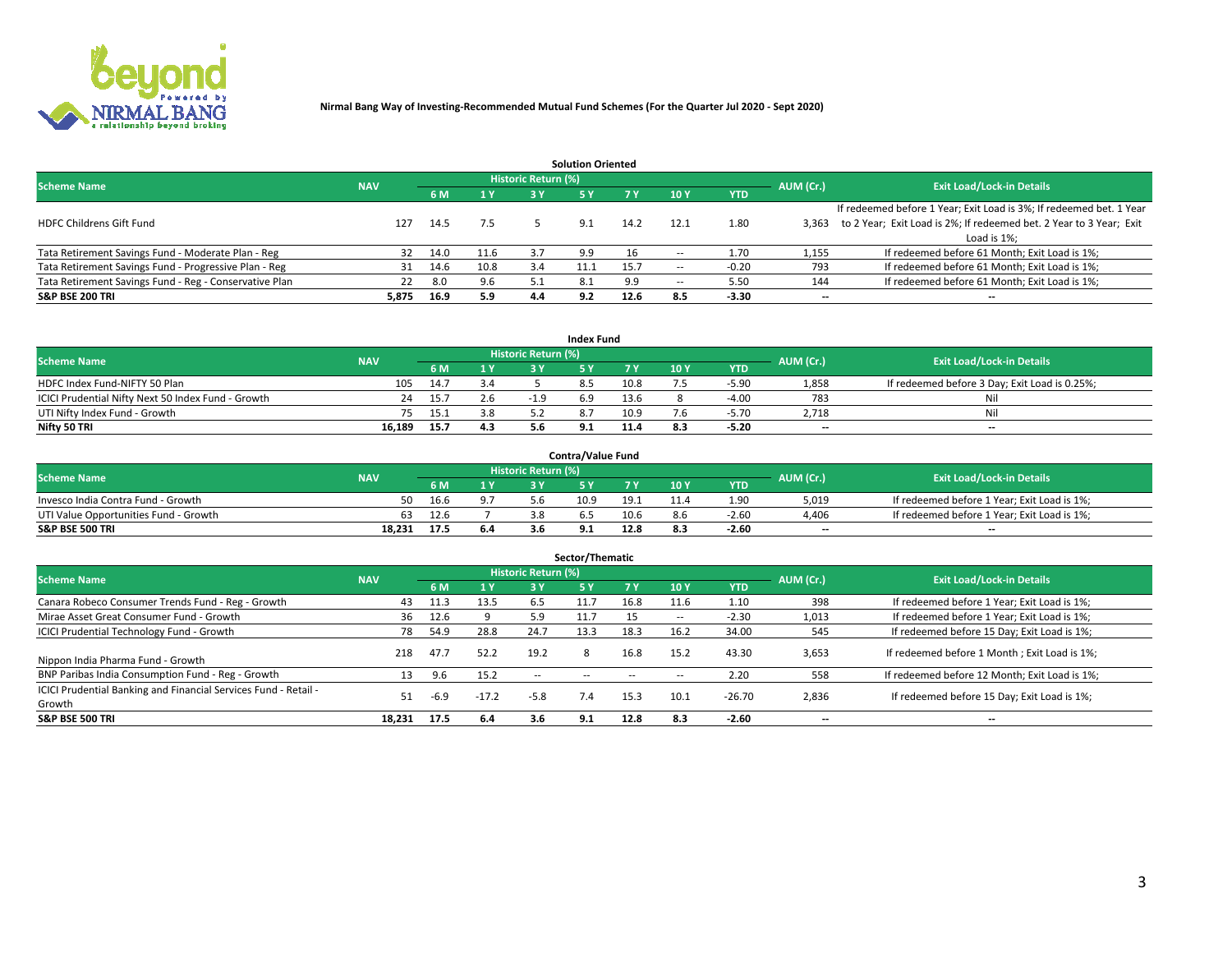

| <b>Dynamic Asset Allocation Funds</b>                   |            |      |     |                            |              |        |                          |            |           |                                                 |  |  |  |  |
|---------------------------------------------------------|------------|------|-----|----------------------------|--------------|--------|--------------------------|------------|-----------|-------------------------------------------------|--|--|--|--|
| <b>Scheme Name</b>                                      | <b>NAV</b> |      |     | <b>Historic Return (%)</b> |              |        |                          |            | AUM (Cr.) | <b>Exit Load/Lock-in Details</b>                |  |  |  |  |
|                                                         |            | 6 M  | 1 Y |                            |              |        | $-10Y$                   | <b>YTD</b> |           |                                                 |  |  |  |  |
| ICICI Prudential Balanced Advantage Fund - Reg - Growth | 38         | 13.0 | 7.6 | 5.8                        | 8.3          | 12.1   | 10.7                     | 0.30       | 26,638    | If redeemed before 1 Year; Exit Load is 1%;     |  |  |  |  |
| Invesco India Dynamic Equity Fund - Growth              | -29        | 6.2  |     |                            | 6.4          |        | 8.3                      | $-2.60$    | 744       | If redeemed before 3 Month; Exit Load is 0.25%; |  |  |  |  |
| Nippon India Balanced Advantage Fund - Growth           | 94         | 7.0  | 5.1 | 3.4                        | $\lambda$ .4 |        | 8.4                      | 0.0        | 2,905     | If redeemed before 12 Month; Exit Load is 1%;   |  |  |  |  |
| SBI Dynamic Asset Allocation Fund - Reg - Growth        | 14         | 10.0 | 2.6 | 3.6                        |              | $\sim$ | $\overline{\phantom{a}}$ | $-2.60$    | 594       | If redeemed before 12 Month; Exit Load is 1%;   |  |  |  |  |
| NIFTY 50 Hybrid Composite Debt 65:35 Index              | 10,691     | 14.2 | 8.4 | 7.3                        | 9.6          | 11.2   | 8.9                      | 1.20       | $- -$     | $- -$                                           |  |  |  |  |

| <b>Hybrid Aggressive</b>                        |                                                                                                          |      |      |     |     |        |                          |            |        |                                               |  |  |  |  |  |
|-------------------------------------------------|----------------------------------------------------------------------------------------------------------|------|------|-----|-----|--------|--------------------------|------------|--------|-----------------------------------------------|--|--|--|--|--|
|                                                 | Historic Return (%)<br><b>Exit Load/Lock-in Details</b><br><b>Scheme Name</b><br>AUM (Cr.)<br><b>NAV</b> |      |      |     |     |        |                          |            |        |                                               |  |  |  |  |  |
|                                                 |                                                                                                          | 6 M  | 1 Y  | RУ  |     |        | 10Y                      | <b>YTD</b> |        |                                               |  |  |  |  |  |
| Canara Robeco Equity Hybrid Fund - Growth       | 175                                                                                                      | 10.7 | 12.7 | h h | 9.8 | 14.6   | 10.7                     | 4.00       | 3,351  | If redeemed before 1 Year; Exit Load is 1%;   |  |  |  |  |  |
| SBI Equity Hybrid Fund - Growth                 | 141                                                                                                      | 5.9  | 4.5  |     |     | 14.2   | 10.3                     | $-3.10$    | 31,993 | If redeemed before 12 Month; Exit Load is 1%; |  |  |  |  |  |
| Mirae Asset Hybrid - Equity Fund - Reg - Growth | 16                                                                                                       | 13.4 | 6.5  |     | 9.9 | $\sim$ | $\overline{\phantom{a}}$ | $-1.10$    | 3,749  | If redeemed before 1 Year; Exit Load is 1%;   |  |  |  |  |  |
| ICICI Prudential Equity & Debt Fund - Growth    | 129                                                                                                      | 8.9  |      |     |     | 12.8   | 10.9                     | $-7.90$    | 17,535 | If redeemed before 1 Year; Exit Load is 1%;   |  |  |  |  |  |
| NIFTY 50 Hybrid Composite Debt 65:35 Index      | 10.691                                                                                                   | 14.2 | 8.4  |     |     | 11.2   |                          | 1.20       | $- -$  | $- -$                                         |  |  |  |  |  |

| <b>Arbitrage Fund</b>                      |            |           |     |                     |  |        |        |            |           |                                                 |  |  |  |  |
|--------------------------------------------|------------|-----------|-----|---------------------|--|--------|--------|------------|-----------|-------------------------------------------------|--|--|--|--|
| <b>Scheme Name</b>                         | <b>NAV</b> |           |     | Historic Return (%) |  |        |        |            | AUM (Cr.) | <b>Exit Load/Lock-in Details</b>                |  |  |  |  |
|                                            |            | L M.      | 3 M | <b>6M</b>           |  |        |        | <b>YTD</b> |           |                                                 |  |  |  |  |
| IDFC Arbitrage Fund - Reg - Growth         |            | 25<br>2.4 |     | 2.8                 |  |        |        | 3.80       | 7,341     | If redeemed before 1 Month; Exit Load is 0.25%; |  |  |  |  |
| Kotak Equity Arbitrage Fund - Reg - Growth |            | 29<br>2.9 | 2.3 |                     |  |        |        | 4.50       | 15,000    | If redeemed before 30 Day; Exit Load is 0.25%;  |  |  |  |  |
| Tata Arbitrage Fund - Reg - Growth         |            |           |     | 4.4                 |  | $\sim$ | $\sim$ | 5.30       | 2,050     | If redeemed before 30 Day; Exit Load is 0.25%;  |  |  |  |  |
| Nippon India Arbitrage Fund - Growth       |            | 20        |     |                     |  |        | ິດ     | 4.50       | 7,384     | If redeemed before 1 Month; Exit Load is 0.25%; |  |  |  |  |

| Overnight Fund                                      |            |     |     |                     |     |     |            |                 |                          |                                  |  |  |  |  |
|-----------------------------------------------------|------------|-----|-----|---------------------|-----|-----|------------|-----------------|--------------------------|----------------------------------|--|--|--|--|
| <b>Scheme Name</b>                                  | <b>NAV</b> |     |     | Historic Return (%) |     |     | <b>YTM</b> | Avg             | AUM (Cr.)                | <b>Exit Load/Lock-in Details</b> |  |  |  |  |
|                                                     |            | 1 W | 2 W | 1 M                 | 3 M | 1Y  |            | <b>Maturity</b> |                          |                                  |  |  |  |  |
| Aditya Birla Sun Life Overnight Fund - Reg - Growth | 1,092      |     | 2.9 | 2.9                 | 2.9 | 3.8 | 3.05       | 0.00            | 7,592                    | Nil                              |  |  |  |  |
| HDFC Overnight Fund - Growth                        | 2,993      |     | 2.9 | 2.9                 | 2.9 | 3.8 | 3.01769    | 0.00            | 11,845                   | Nil                              |  |  |  |  |
| ICICI Prudential Overnight Fund - Reg - Growth      | 109        |     | 2.9 | 2.9                 | 2.9 | 3.8 | 3.26       | $\sim$ $\sim$   | 8,246                    | Nil                              |  |  |  |  |
| Nippon India Overnight Fund - Reg - Growth          | 109        |     | 2.9 | 2.9                 | 2.9 | 3.9 | 3.0268     | 0.00            | 3,980                    | Nil                              |  |  |  |  |
| Kotak Overnight Fund - Reg - Growth                 | 1,079      |     | 2.9 | 2.9                 | 2.9 | 3.9 | 3.03       |                 | 5,169                    | Nil                              |  |  |  |  |
| <b>CRISIL Liquid Fund Index</b>                     | $- -$      | 3.4 | 3.7 | 3.9                 |     |     | --         | --              | $\overline{\phantom{a}}$ | --                               |  |  |  |  |

# **Overnight Fund**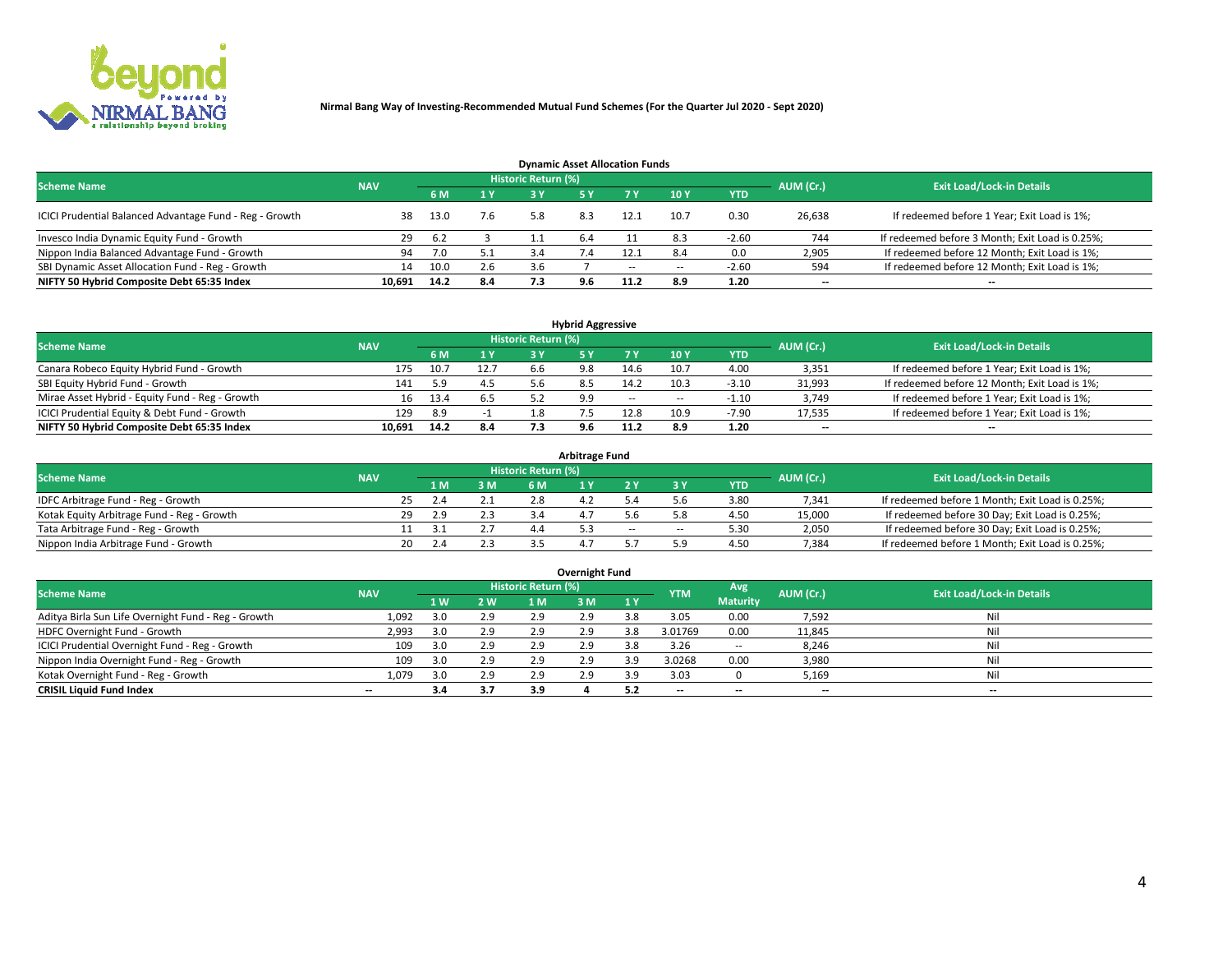

| <b>Liquid Funds</b>                              |            |               |     |                     |     |     |                          |                 |                          |                                  |  |  |  |  |
|--------------------------------------------------|------------|---------------|-----|---------------------|-----|-----|--------------------------|-----------------|--------------------------|----------------------------------|--|--|--|--|
| <b>Scheme Name</b>                               | <b>NAV</b> |               |     | Historic Return (%) |     |     | <b>YTM</b>               | Avg             | AUM (Cr.)                | <b>Exit Load/Lock-in Details</b> |  |  |  |  |
|                                                  |            | 1 W           | 2 W | 1 M                 | ዩ M | 1Y  |                          | <b>Maturity</b> |                          |                                  |  |  |  |  |
| Aditya Birla Sun Life Liquid Fund - Reg - Growth | 324        | $2.5^{\circ}$ | 2.9 |                     |     |     |                          | 0.12            | 39,810                   | *Ref Footnote                    |  |  |  |  |
| ICICI Prudential Liquid Fund - Reg - Growth      | 298        | 2.5           | 2.9 |                     |     | 4.9 | 3.36                     | 0.11            | 54,052                   | *Ref Footnote                    |  |  |  |  |
| Kotak Liquid Fund - Reg - Growth                 | 4,072      | 2.5           | 2.8 |                     |     | 4.8 | 3.32                     | 0.10            | 31,752                   | *Ref Footnote                    |  |  |  |  |
| Nippon India Liquid Fund - Growth                | 4,915      | 2.6           | 2.9 |                     |     |     | 3.31412                  | 0.12            | 26,900                   | *Ref Footnote                    |  |  |  |  |
| Mahindra Manulife Liquid Fund - Reg - Growth     | 1,307      | 2.9           |     |                     |     |     |                          | 0.09            | 2,138                    | *Ref Footnote                    |  |  |  |  |
| <b>CRISIL Liquid Fund Index</b>                  | $- -$      | 3.4           | 3.7 | 3.9                 |     | 5.2 | $\overline{\phantom{a}}$ | $- -$           | $\overline{\phantom{a}}$ | $\overline{\phantom{m}}$         |  |  |  |  |

| <b>Ultra Short Fund</b>                      |            |      |     |                     |     |        |            |                 |                          |                                  |  |  |  |  |
|----------------------------------------------|------------|------|-----|---------------------|-----|--------|------------|-----------------|--------------------------|----------------------------------|--|--|--|--|
| <b>Scheme Name</b>                           | <b>NAV</b> |      |     | Historic Return (%) |     |        | <b>YTM</b> | Avg             | AUM (Cr.)                | <b>Exit Load/Lock-in Details</b> |  |  |  |  |
|                                              |            | 1 M. | 3 M | 6 M                 | 1 Y |        |            | <b>Maturity</b> |                          |                                  |  |  |  |  |
| HDFC Ultra Short Term Fund - Reg - Growth    |            | 21 T |     |                     | 6.8 | $\sim$ | 4.37958    | 0.51            | 11.891                   | Ni                               |  |  |  |  |
| L&T Ultra Short Term Fund - Growth           | 34         |      |     |                     |     |        |            | <b>COLUM</b>    | 2,045                    | Ni                               |  |  |  |  |
| <b>NIFTY Ultra Short Duration Debt Index</b> | 4,172      |      | 4.7 |                     | ხ.პ |        | $-$        | $- -$           | $\overline{\phantom{a}}$ | $-$                              |  |  |  |  |

| <b>Monev Market Fund</b>                                |            |      |     |                     |     |                          |                          |                 |           |                                  |  |  |  |  |
|---------------------------------------------------------|------------|------|-----|---------------------|-----|--------------------------|--------------------------|-----------------|-----------|----------------------------------|--|--|--|--|
| <b>Scheme Name</b>                                      | <b>NAV</b> |      |     | Historic Return (%) |     |                          | <b>YTM</b>               | Avg             | AUM (Cr.) | <b>Exit Load/Lock-in Details</b> |  |  |  |  |
|                                                         |            | 1 M  | 3 M | 6 M                 |     | 3 Y                      |                          | <b>Maturity</b> |           |                                  |  |  |  |  |
| Aditya Birla Sun Life Money Manager Fund - Reg - Growth | 279        | -4.6 | 5.8 |                     |     | 7.8                      | 3.98                     | 0.45            | 9,969     | Nil                              |  |  |  |  |
| HDFC Money Market Fund - Growth                         | 4.328      | 4.2  | 5.8 | 8.4                 |     |                          | 3.87772                  | 0.43            | 10,759    | Nil                              |  |  |  |  |
| Tata Money Market Fund - Reg - Growth                   | 3,560      | 4.5  | 5.5 |                     | 6.9 |                          | 4.08                     | 0.46            | 564       | Nil                              |  |  |  |  |
| <b>CRISIL Liquid Fund Index</b>                         | $- -$      | 3.9  |     | 4.7                 |     | $\overline{\phantom{a}}$ | $\overline{\phantom{a}}$ | $- -$           | $-$       | $- -$                            |  |  |  |  |

|                                       |            |       |     |                     | <b>Short Term Fund</b> |     |       |                 |           |                                  |
|---------------------------------------|------------|-------|-----|---------------------|------------------------|-----|-------|-----------------|-----------|----------------------------------|
| <b>Scheme Name</b>                    | <b>NAV</b> |       |     | Historic Return (%) |                        |     | YTM   | Avg             | AUM (Cr.) | <b>Exit Load/Lock-in Details</b> |
|                                       |            | 1 M . | 3 M | 6 M                 | l M                    | 2V  |       | <b>Maturity</b> |           |                                  |
| HDFC Short Term Debt Fund - Growth    |            |       |     | 12.9                | 10.5                   | 8.b | 6.Zb  |                 | 13,154    | M                                |
| Nippon India Short Term Fund - Growth | 40         |       | 8.9 | 10.3                |                        |     | .63 د | 2.67            | 7.619     | N                                |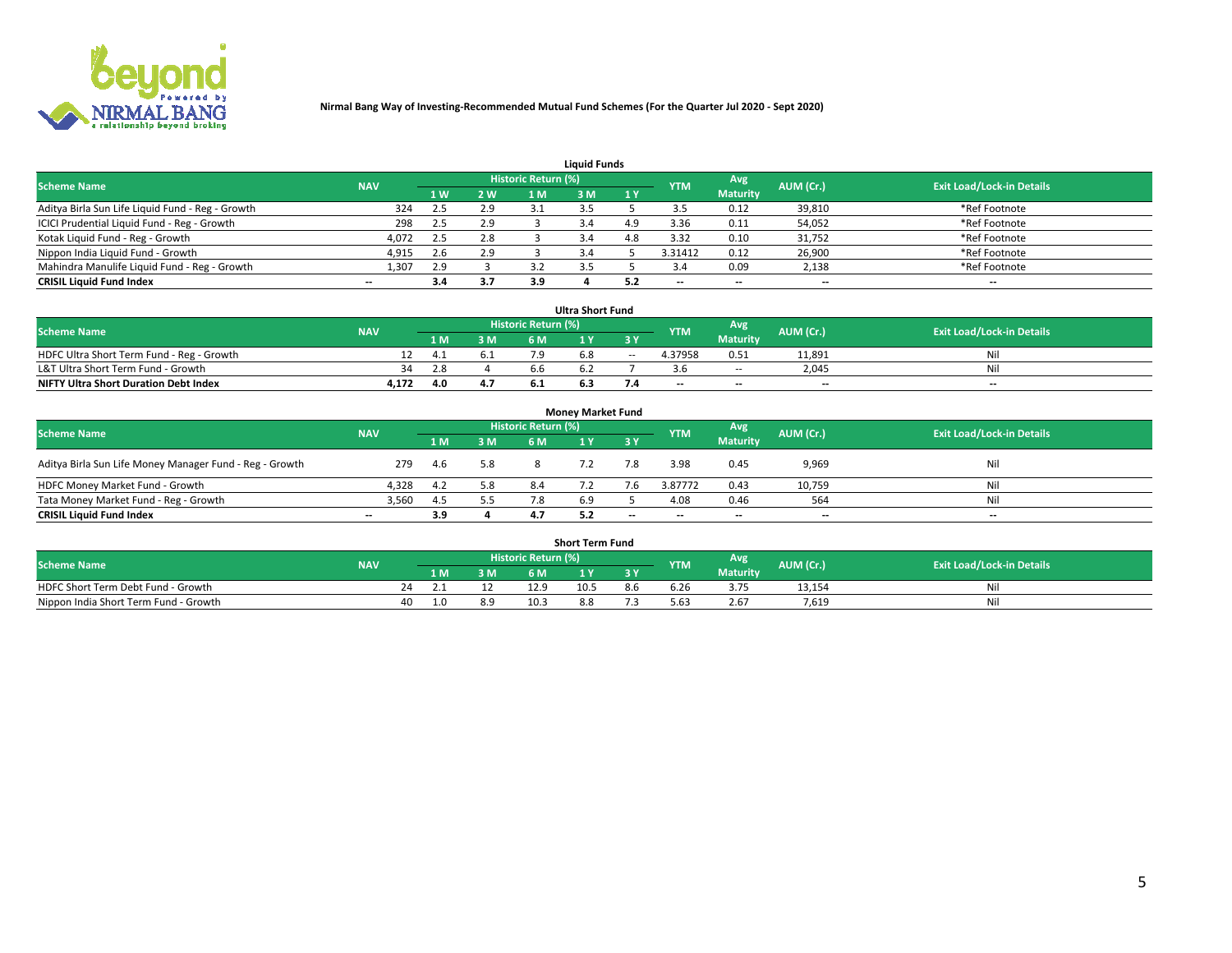

|                                           | <b>Low Duration Fund</b> |      |     |                     |     |     |                  |                 |           |                                  |  |  |  |  |  |
|-------------------------------------------|--------------------------|------|-----|---------------------|-----|-----|------------------|-----------------|-----------|----------------------------------|--|--|--|--|--|
| <b>Scheme Name</b>                        | <b>NAV</b>               |      |     | Historic Return (%) |     |     | <b>YTM</b>       | Avg             | AUM (Cr.) | <b>Exit Load/Lock-in Details</b> |  |  |  |  |  |
|                                           |                          | L M. | 3 M |                     |     | 3 Y |                  | <b>Maturity</b> |           |                                  |  |  |  |  |  |
| Axis Treasury Advantage Fund - Growth     | 2.344                    |      |     |                     |     |     | 4.16             | 0.83            | 7.439     | Nil                              |  |  |  |  |  |
| Canara Robeco Savings Fund - Reg - Growth |                          | 2.0  | 5.3 | 7.8                 | b.ŏ |     | 4.04             | 0.99            | 1,228     | Nil                              |  |  |  |  |  |
| IDFC Low Duration Fund - Reg - Growth     | 30                       |      | 6.7 |                     |     |     | 2 Q <sub>2</sub> | 0.83            | 6,140     | Nil                              |  |  |  |  |  |

| <b>Banking &amp; PSU Bond Funds</b>                 |            |    |     |      |                            |      |  |            |                 |           |                                  |  |  |  |
|-----------------------------------------------------|------------|----|-----|------|----------------------------|------|--|------------|-----------------|-----------|----------------------------------|--|--|--|
| <b>Scheme Name</b>                                  | <b>NAV</b> |    |     |      | <b>Historic Return (%)</b> |      |  | <b>YTM</b> | Avg             | AUM (Cr.) | <b>Exit Load/Lock-in Details</b> |  |  |  |
|                                                     |            |    |     | 3 M  | 6 M                        |      |  |            | <b>Maturity</b> |           |                                  |  |  |  |
| HDFC Banking and PSU Debt Fund - Reg - Growth       |            |    |     | 11.3 | 12.4                       | 10.1 |  | 6.09       | 3.62            | 8,173     | Nil                              |  |  |  |
| Kotak Banking and PSU Debt Fund - Reg - Growth      |            | 49 | 0.6 | 9.4  | 12.2                       | 10.1 |  | 5.84       | 4.00            | 9,132     | Ni                               |  |  |  |
| Nippon India Banking & PSU Debt Fund - Reg - Growth |            | 16 | 1.8 | 8.8  | 13.5                       | 10.3 |  | 19772.     | 3.69            | 5,410     | Nil                              |  |  |  |

| <b>Corporate Bond Funds</b>                         |            |  |     |                            |      |  |            |                 |           |                                                |  |  |  |  |
|-----------------------------------------------------|------------|--|-----|----------------------------|------|--|------------|-----------------|-----------|------------------------------------------------|--|--|--|--|
| <b>Scheme Name</b>                                  | <b>NAV</b> |  |     | <b>Historic Return (%)</b> |      |  | <b>YTM</b> | Avg             | AUM (Cr.) | <b>Exit Load/Lock-in Details</b>               |  |  |  |  |
|                                                     |            |  | 3 M | 6 M                        |      |  |            | <b>Maturity</b> |           |                                                |  |  |  |  |
| ICICI Prudential Corporate Bond Fund - Reg - Growth |            |  | 9.9 | 12.8                       | 10.1 |  |            | 4.03            | 16.162    | Nil                                            |  |  |  |  |
| L&T Triple Ace Bond Fund - Reg - Growth             | 56         |  | 7.6 | 14.7                       |      |  | 6.31       | $\sim$ $-$      | 4,615     | If redeemed before 3 Month; Exit Load is 0.5%; |  |  |  |  |
| Kotak Corporate Bond Fund - Std - Growth            | 2.823      |  | 9.9 |                            |      |  |            | 2.25            | 6,586     | Nil                                            |  |  |  |  |

| <b>Credit Risk Fund</b>                    |            |    |     |      |                            |     |           |            |                 |           |                                                                       |  |  |  |
|--------------------------------------------|------------|----|-----|------|----------------------------|-----|-----------|------------|-----------------|-----------|-----------------------------------------------------------------------|--|--|--|
| <b>Scheme Name</b>                         | <b>NAV</b> |    |     |      | <b>Historic Return (%)</b> |     |           | <b>YTM</b> | Avg             | AUM (Cr.) | <b>Exit Load/Lock-in Details</b>                                      |  |  |  |
|                                            |            |    | 1 M | 3 M  | 6 M                        |     | <b>3Y</b> |            | <b>Maturity</b> |           |                                                                       |  |  |  |
| ICICI Prudential Credit Risk Fund - Growth |            | 23 |     | 13.6 | 9.8                        |     | 7.9       |            | 2.97            | 6,503     | If redeemed before 1 Year; Exit Load is 1%;                           |  |  |  |
| HDFC Credit Risk Debt Fund - Reg - Growth  |            |    |     | 16.7 | 9.1                        | 8.8 |           | 9.79122    | 2.85            | 6,181     | If redeemed before 12 Month; Exit Load is 1%; If redeemed bet. 12     |  |  |  |
|                                            |            |    |     |      |                            |     |           |            |                 |           | Month to 18 Month; Exit Load is 0.5%;                                 |  |  |  |
|                                            |            |    |     |      |                            |     |           |            |                 |           | If redeemed before 12 Month; Exit Load is 3%; If redeemed bet. 12     |  |  |  |
| SBI Credit Risk Fund - Growth              |            |    | 6.2 |      |                            |     | 6.6       | 8.0866     | 2.72            |           | 3,765 Month to 24 Month; Exit Load is 1.5%; If redeemed bet. 24 Month |  |  |  |
|                                            |            |    |     |      |                            |     |           |            |                 |           | to 36 Month; Exit Load is 0.75%;                                      |  |  |  |

| <b>Floater Fund</b>                      |            |                       |     |      |      |      |    |            |                 |           |                                  |  |
|------------------------------------------|------------|-----------------------|-----|------|------|------|----|------------|-----------------|-----------|----------------------------------|--|
| <b>Scheme Name</b>                       | <b>NAV</b> | Historic Return (%) \ |     |      |      |      |    | <b>YTM</b> | Avg             | AUM (Cr.) | <b>Exit Load/Lock-in Details</b> |  |
|                                          |            |                       | 1 M | 3 M  | 6 M' | ιv   | эv |            | <b>Maturity</b> |           |                                  |  |
| Nippon India Floating Rate Fund - Growth |            | 34                    |     | 10.2 | 12.9 | 10.2 | .ک | 5.47145    | 2.82            | 12,158    | Νı                               |  |